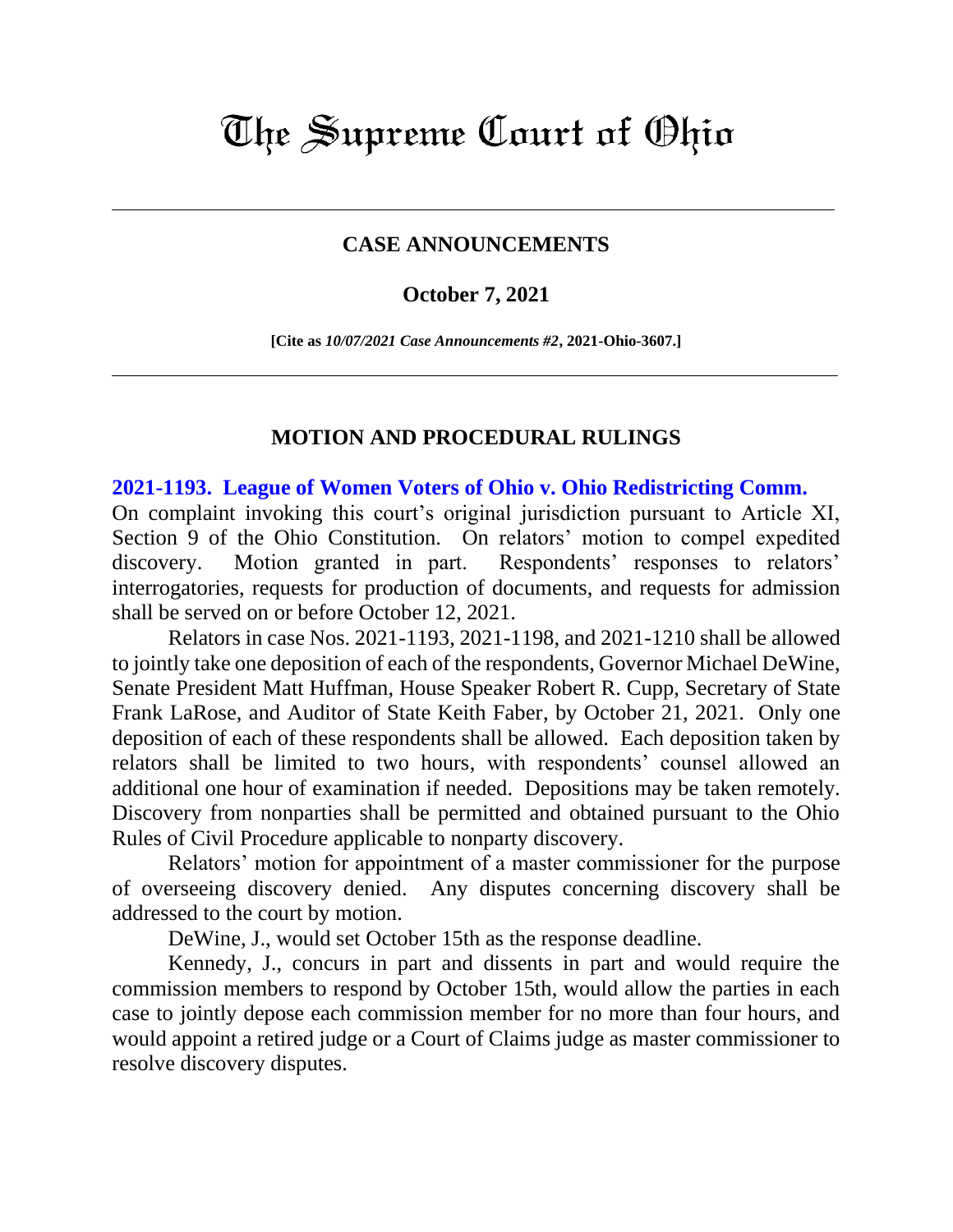Fischer, J., concurs in part and dissents in part and would deny the request to compel written discovery.

## **[2021-1198. Bennett v. Ohio Redistricting Comm.](https://www.supremecourt.ohio.gov/Clerk/ecms/#/caseinfo/2021/1198)**

On complaint invoking this court's original jurisdiction pursuant to Article XI, Section 9 of the Ohio Constitution. On relators' motion to compel expedited discovery. Motion granted in part. Respondents' responses to relators' interrogatories, requests for production of documents, and requests for admission shall be served on or before October 12, 2021.

Relators in case Nos. 2021-1193, 2021-1198, and 2021-1210 shall be allowed to jointly take one deposition of each of the respondents, Governor Michael DeWine, Senate President Matt Huffman, House Speaker Robert R. Cupp, Secretary of State Frank LaRose, and Auditor of State Keith Faber, by October 21, 2021. Only one deposition of each of these respondents shall be allowed. Each deposition taken by relators shall be limited to two hours, with respondents' counsel allowed an additional one hour of examination if needed. Depositions may be taken remotely. Discovery from nonparties shall be permitted and obtained pursuant to the Ohio Rules of Civil Procedure applicable to nonparty discovery.

Relators' request to appoint master commissioner for the purpose of overseeing discovery denied. Any disputes concerning discovery shall be addressed to the court by motion.

DeWine, J., would set October 15th as the response deadline.

Kennedy, J., concurs in part and dissents in part and would require the commission members to respond by October 15th, would allow the parties in each case to jointly depose each commission member for no more than four hours, and would appoint a retired judge or a Court of Claims judge as master commissioner to resolve discovery disputes.

Fischer, J., concurs in part and dissents in part and would deny the request to compel written discovery.

## **[2021-1210. Ohio Organizing Collaborative v. Ohio Redistricting Comm.](https://www.supremecourt.ohio.gov/Clerk/ecms/#/caseinfo/2021/1210)**

On complaint invoking this court's original jurisdiction pursuant to Article XI, Section 9 of the Ohio Constitution. On relators' motion to compel expedited discovery. Motion granted in part. Respondents' responses to relators' interrogatories, requests for production of documents, and requests for admission shall be served on or before October 12, 2021.

Relators in case Nos. 2021-1193, 2021-1198, and 2021-1210 shall be allowed to jointly take one deposition of each of the respondents, Governor Michael DeWine, Senate President Matt Huffman, House Speaker Robert R. Cupp, Secretary of State Frank LaRose, and Auditor of State Keith Faber, by October 21, 2021. Only one